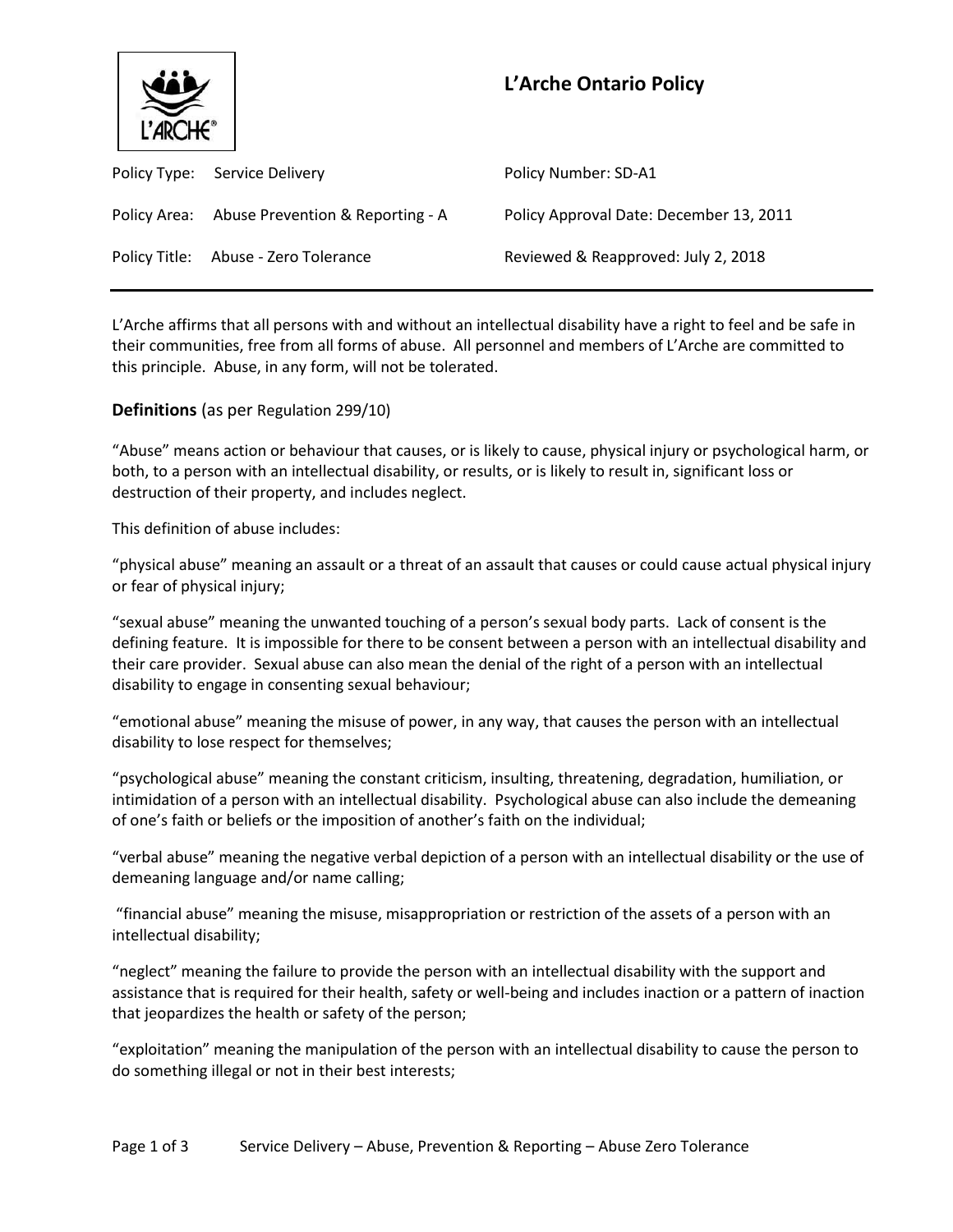"harassment" meaning the use of comments or gestures directed towards the person with an intellectual disability that are insulting, intimidating, humiliating, malicious, degrading, offensive or discriminatory;

"sexual harassment" meaning the use of any comments or conduct of a sexual nature with the intent of causing offence or humiliation.

# **Procedures**

## **Orientation, Training and Education**

L'Arche will provide annual training on the abuse policy and procedures for the Board. Completion of the annual training will be documented. The policy will be reviewed on an annual basis.

L'Arche will provide training on the abuse policy and procedures for all personnel and volunteers who have direct contact with individuals with an intellectual disability. Successful completion of the training will be documented.

L'Arche will provide an annual educational program for all individuals with an intellectual disability on issues of abuse awareness and prevention. The language and tools used in the educational program will be appropriate to the individual's learning capacity and style. Completion of the annual educational program will be documented.

L'Arche will provide copies of the Abuse Prevention and Reporting policy to all substitute decision makers.

## **Response to abuse allegations**

If any personnel or volunteer is a witness to the abuse or alleged abuse of a person with an intellectual disability, they must immediately intervene, stop the abuse, provide medical attention if needed and support the person. Failure to report instances of abuse or alleged abuse will be case for disciplinary action up to and including termination.

All allegations and/or suspicions of abuse that are not criminal in nature must be reported to the Community Leader/designate and documented on the appropriate form. Any personnel or volunteer who observes an incident of abuse, is the recipient of information from a third party, or is disclosed to directly, must follow the proper community procedures for reporting abuse.

If any personnel or a volunteer has reasonable grounds to believe that the alleged, witnessed or suspected abuse may constitute a criminal offense, the police must be contacted immediately.

If the reporting /disclosure by the person with an intellectual disability is vague or unclear, some clarity may be sought by trained personnel. However, as soon as the individual provides enough information that indicates the alleged abuse may be of a criminal nature, all discussions should cease and the police should be called immediately.

The person with the developmental disability may choose to contact the police directly if they are capable of doing so, but any abuse that may constitute a criminal offense must be immediately reported to the police with or without the individual's consent.

Neither the person with the developmental disability, nor the witness to the alleged abuse, should speak to others about the incident until the investigation is complete. Any evidence of the alleged abuse should not be disturbed until the investigation is complete.